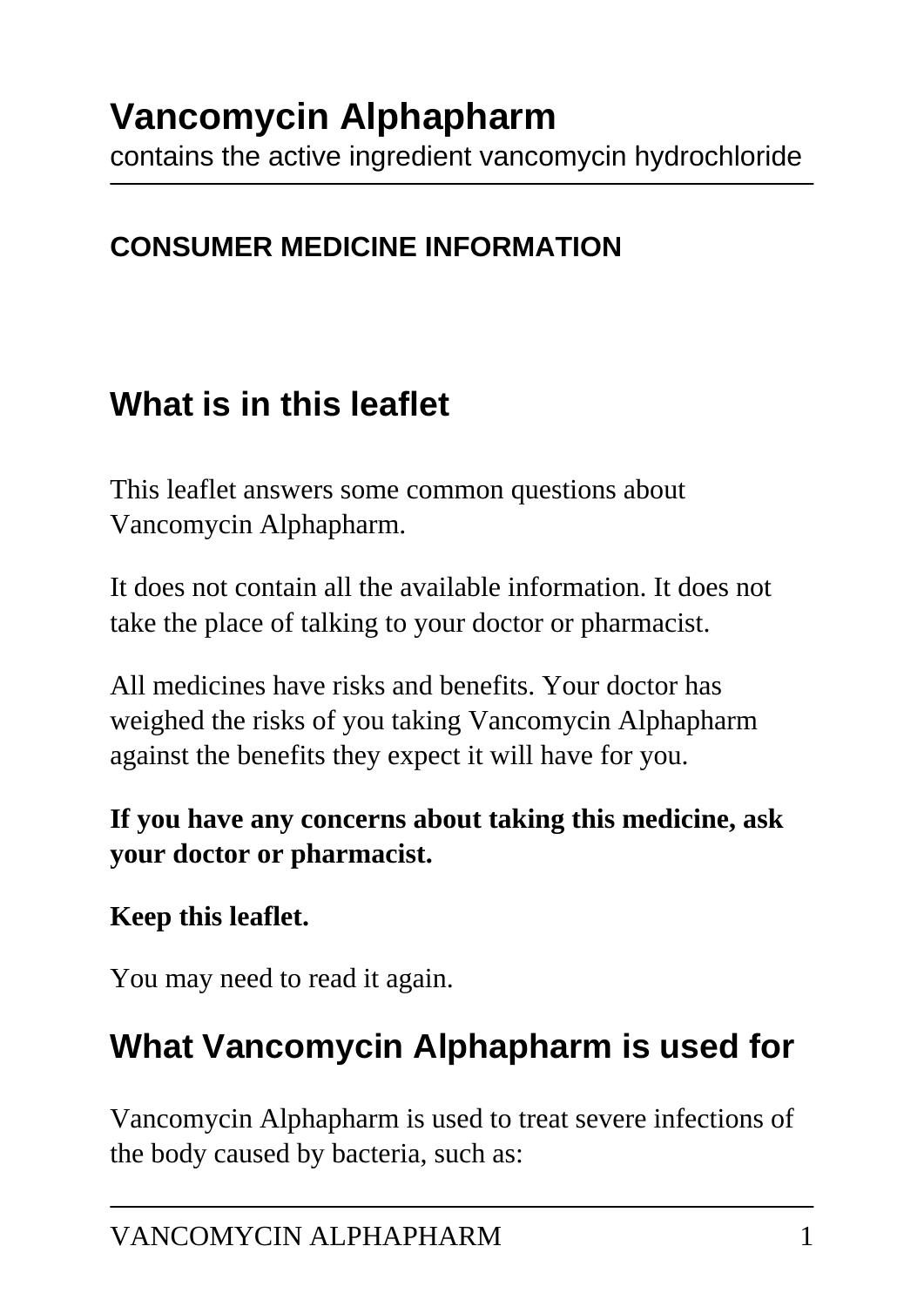- severe staphylococcal infections
- endocarditis, an infection that causes inflammation of the lining of the heart
- osteomyelitis (bone infection)
- pneumonia (lung infection)
- septicaemia (infection of the blood)
- skin and skin structure infections
- infections in the intestines.

It belongs to a group of medicines called glycopeptide antibiotics. It works by killing the bacteria that are causing the infection.

Vancomycin Alphapharm may be used alone, or in combination with other medicines, to treat your condition.

#### **Ask your doctor if you have any questions about why this medicine has been prescribed for you.**

Your doctor may have prescribed it for another reason.

This medicine is not addictive.

This medicine is available only with a doctor's prescription.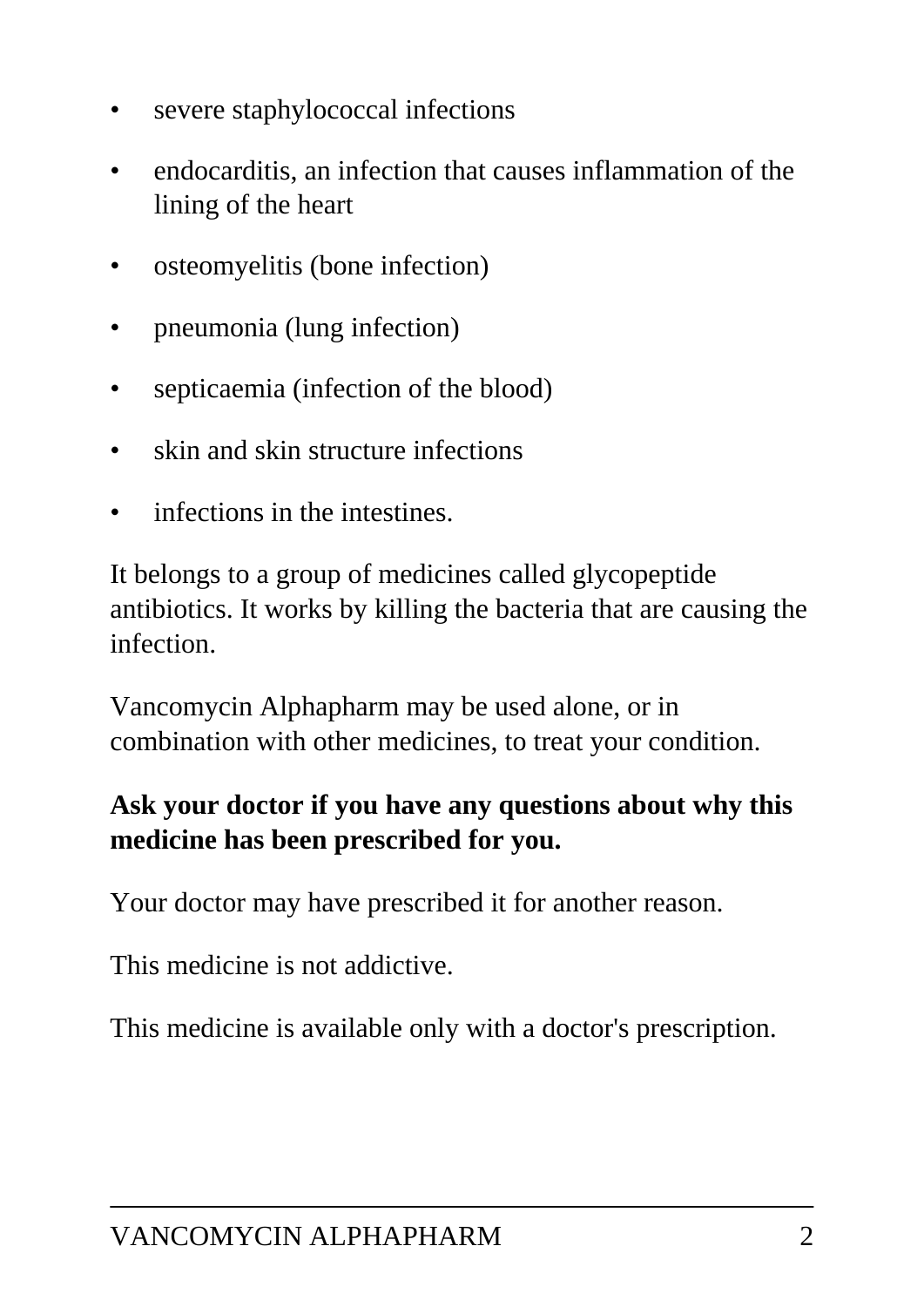# **Before you are given Vancomycin Alphapharm**

## **When you must not be given it**

### **You must not be given Vancomycin Alphapharm if you have an allergy to:**

- any medicine containing vancomycin
- any of the ingredients listed at the end of this leaflet.

Some of the symptoms of an allergic reaction may include:

- shortness of breath
- wheezing or difficulty breathing
- swelling of the face, lips, tongue or other parts of the body
- rash, itching or hives on the skin.

### **Before you start to take it**

**Tell your doctor if you are allergic to any other medicines, foods, preservatives, or dyes.**

#### **Tell your doctor if you have or have had any of the following medical conditions:**

- kidney problems
- hearing problems, including hearing loss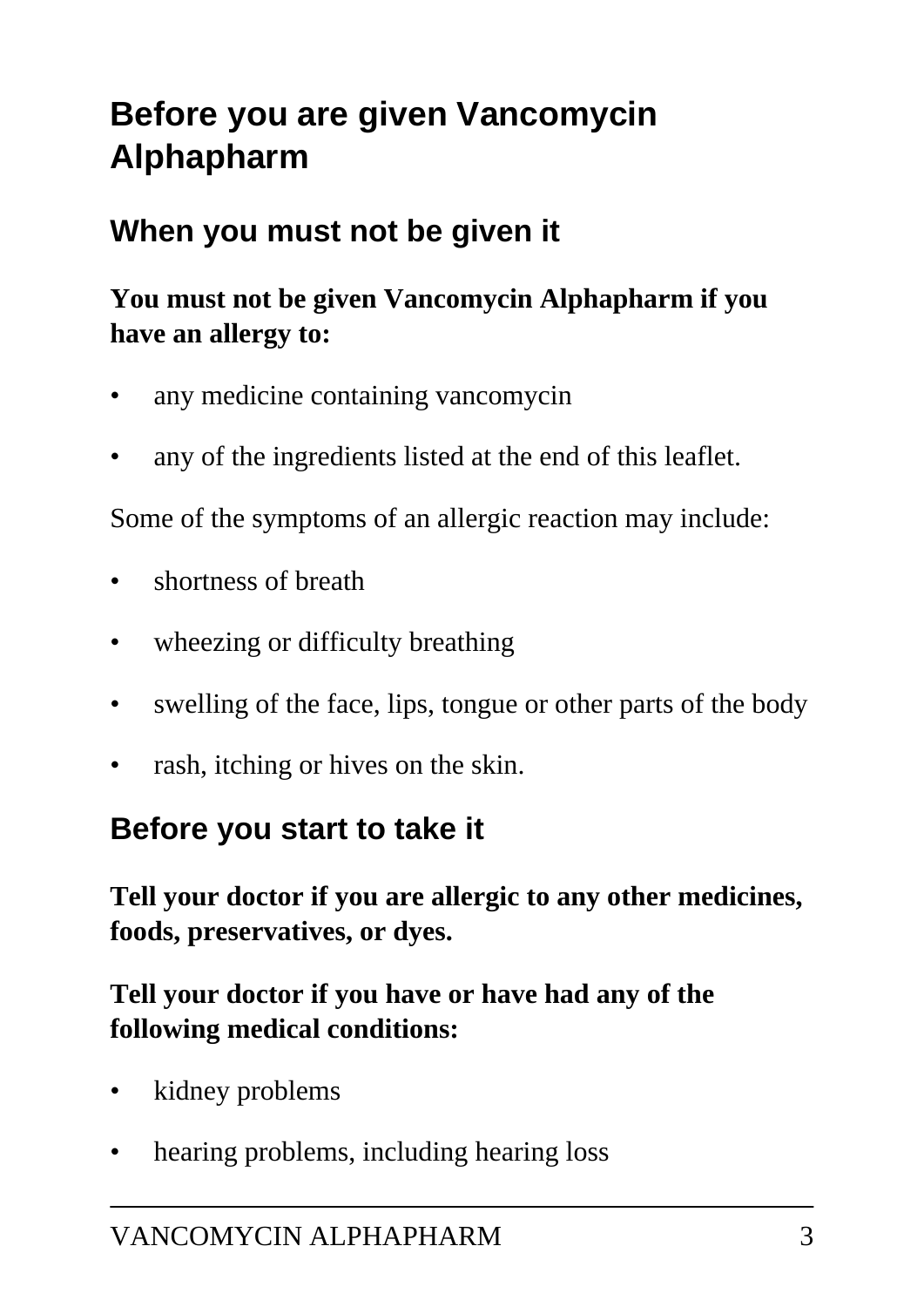inflammatory bowel disorders.

**Tell your doctor if you have an allergy to teicoplanin, an antibiotic used to treat serious infections.**

**Tell your doctor if you are pregnant or plan to become pregnant or are breast-feeding.**

Your doctor can discuss with you the risks and benefits involved.

**If you have not told your doctor about any of the above, tell him/her before you are given Vancomycin hydrochloride.**

## **Taking other medicines**

**Tell your doctor or pharmacist if you are taking any other medicines, including any that you get without a prescription from your pharmacy, supermarket or health food shop.**

Some medicines and Vancomycin Alphapharm may interfere with each other. These include:

- antibiotics, such as neomycin, gentamicin, amikacin, bacitracin, tobramycin, colistin or viomycin
- antifungal medicines, such as amphotericin B (amphotericin)
- cisplatin, an anticancer medicine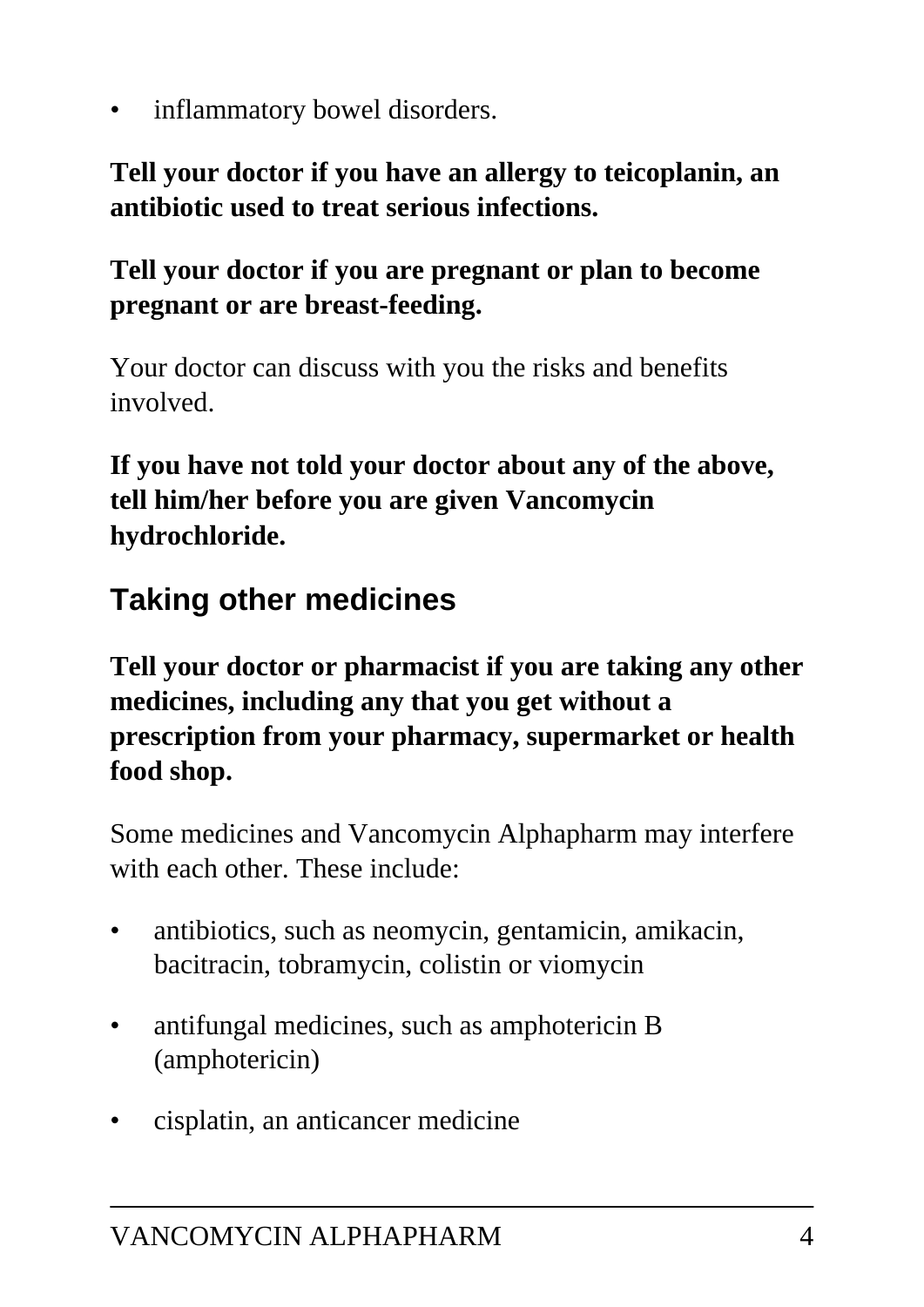- fluid tablets (diuretics), such as etacrynic acid and furosemide (frusemide)
- anaesthetic agents
- colestyramine, a powder taken to lower cholesterol levels
- suxamethonium or vecuronium, medicines used to relax muscles.

These medicines may be affected by Vancomycin Alphapharm or may affect how well it works. You may need different amounts of your medicines, or you may need to take different medicines.

Your doctor and pharmacist have more information on medicines to be careful with or avoid while taking this medicine.

# **How Vancomycin Alphapharm is given**

## **How much is given**

Your doctor will decide what dose of vancomycin you will receive and how long you will receive it for. This depends on your condition and other factors, such as your weight and how well your kidneys are working.

# **How it is given**

**Vancomycin Alphapharm will always be prepared and given to you by a doctor or healthcare professional.**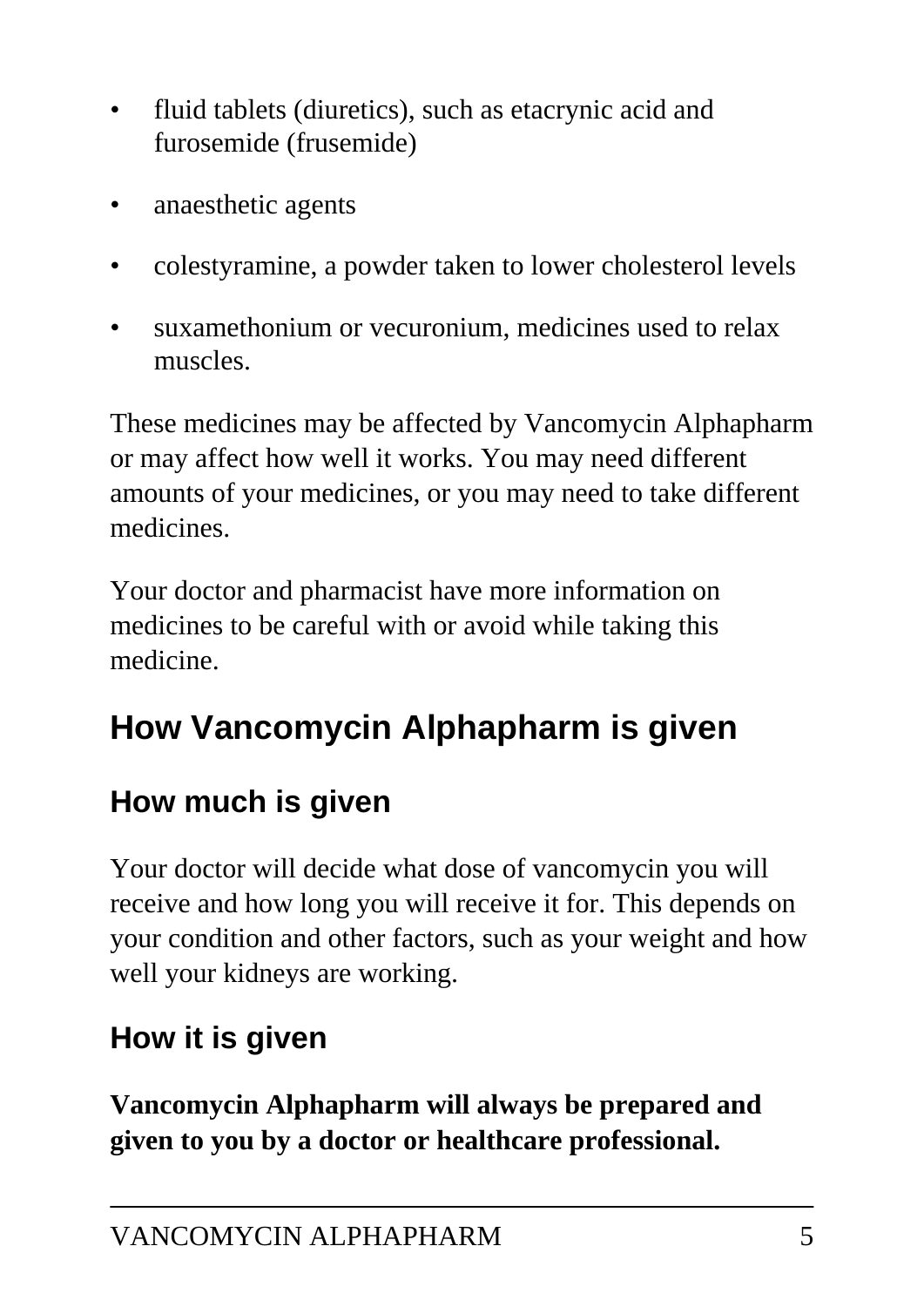It is usually given as a slow injection into a vein (intravenous drip).

It can be given as an oral solution to treat serious infections of the bowel and colon (large bowel).

Your doctor or healthcare professional may use a flavoured syrup to improve the taste.

## **How often will it be given**

For most infections, Vancomycin Alphapharm is given in divided doses throughout the day.

Your doctor will decide for how long you will be given Vancomycin Alphapharm. This will depend on the severity of the infection being treated.

# **Overdose**

**Immediately telephone your doctor or the Poisons Information Centre (telephone 13 11 26) for advice or go to Accident and Emergency at the nearest hospital, if you think that you or anyone else may have been given too much Vancomycin Alphapharm. Do this even if there are no signs of discomfort or poisoning.**

You may need urgent medical attention.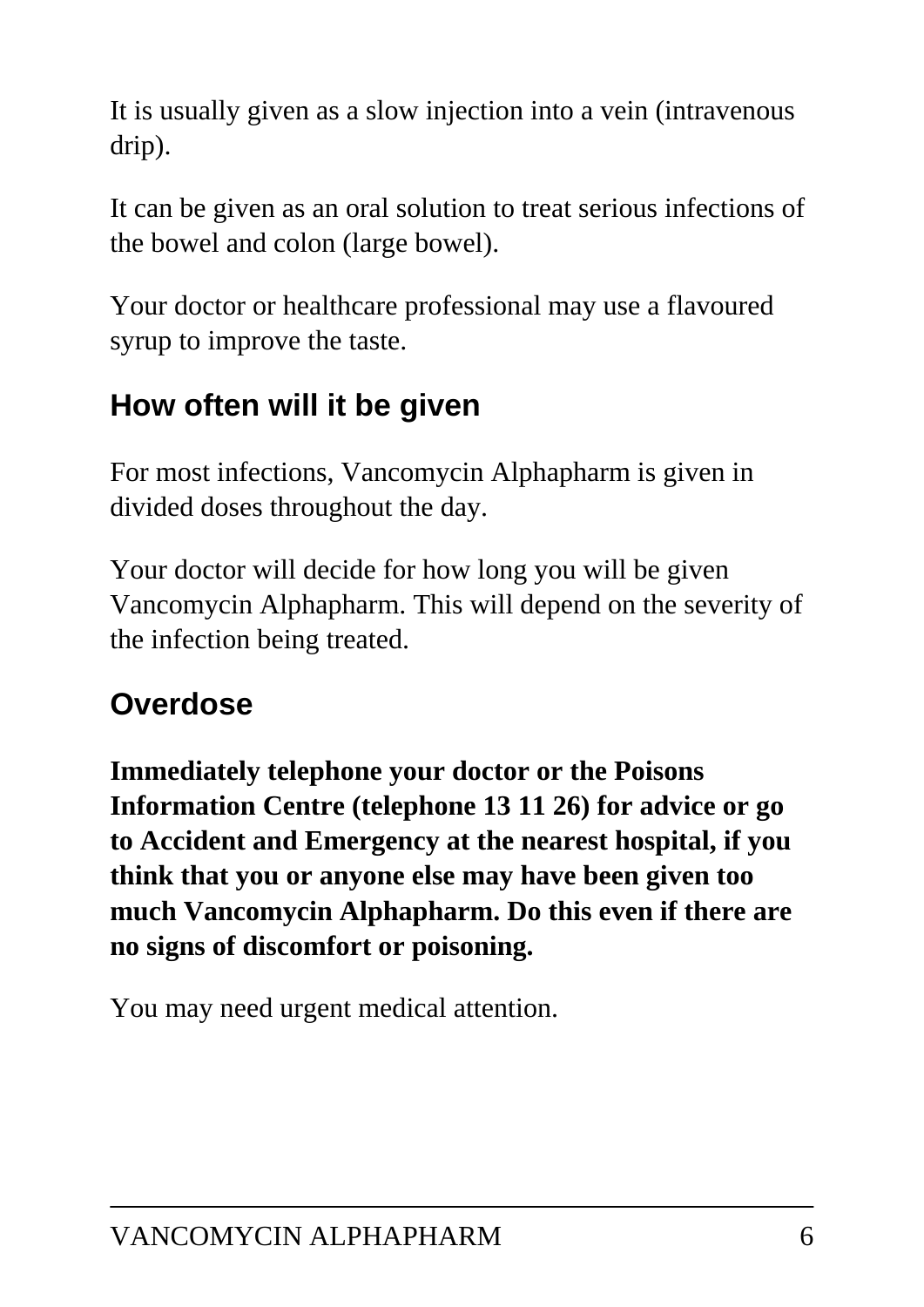# **While you are being treated with Vancomycin Alphapharm**

## **Things you must do**

**If you are about to be started on any new medicine, remind your doctor and pharmacist that you are being given Vancomycin Alphapharm.**

**Tell any other doctors, dentists, and pharmacists who treat you that you are being given this medicine.**

#### **If you are going to have surgery, tell the surgeon or anaesthetist that you are being given this medicine.**

It may affect other medicines used during surgery.

Your doctor may do some tests from time to time to prevent unwanted side affects.

**If you become pregnant while taking this medicine, tell your doctor immediately.**

## **Things to be careful of**

#### **Be careful driving or operating machinery until you know how Vancomycin Alphapharm affects you.**

This medicine may cause dizziness in some people. If you have this symptom, do not drive, operate machinery or do anything else that could be dangerous.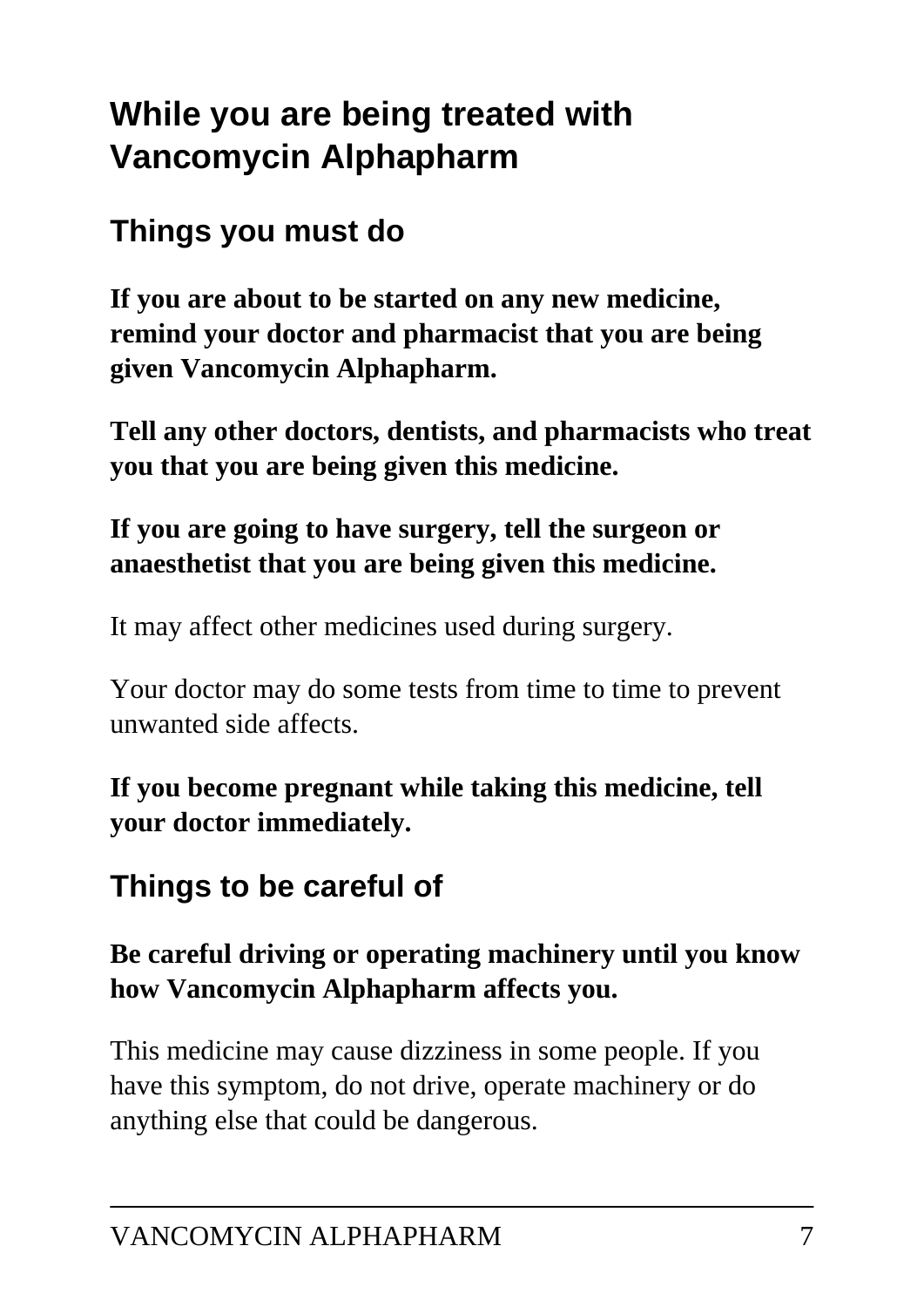# **Side effects**

#### **Tell your doctor or nurse as soon as possible if you do not feel well while you are taking Vancomycin Alphapharm.**

This medicine helps most people with serious infections but it may have unwanted side effects in some people.

All medicines can have side effects. Sometimes they are serious, most of the time they are not. You may need medical attention if you get some of the side effects. If you are over 65 years of age you may have an increased chance of getting side effects.

#### **Do not be alarmed by the following lists of side effects.**

You may not experience any of them.

#### **Ask your doctor or pharmacist to answer any questions you may have.**

#### **Tell your doctor or nurse if you notice any of the following and they worry you:**

- stomach ache
- chills
- pain, inflammation or flaking at the injection site
- nausea (feeling sick) or vomiting
- mild diarrhoea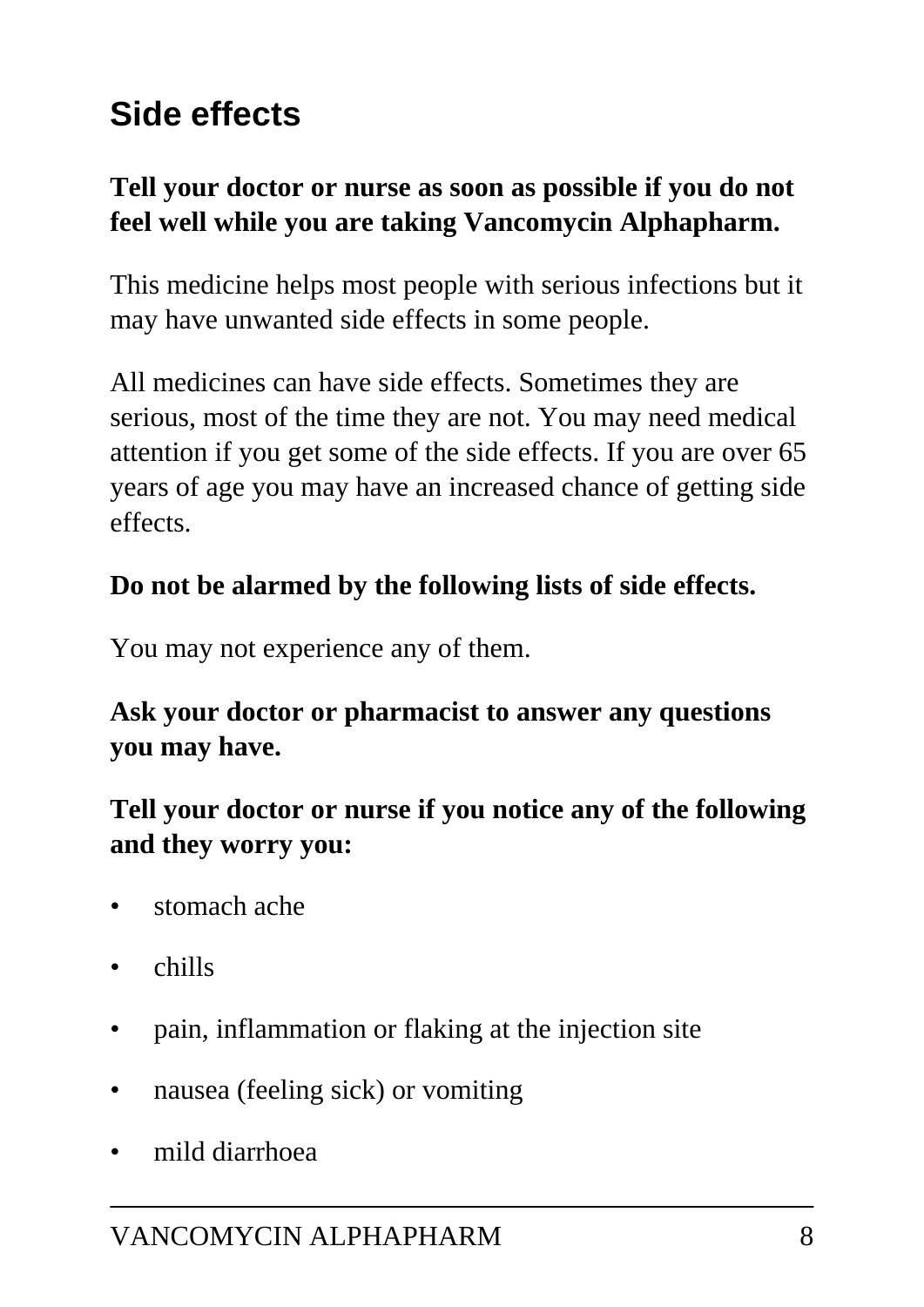• Difficulty hearing, dizziness or a spinning sensation

The above list includes the more common side effects of your medicine. They are usually mild and short-lived.

### **Tell your doctor immediately if you notice any of the following:**

- signs of an allergic reaction, such as shortness of breath, wheezing or difficulty breathing, swelling of the face, lips, tongue or other parts of the body; rash, itching or hives on the skin
- fever, sore throat or mouth ulcers
- flushing of the upper body
- pain or muscle spasm of the chest and back
- fast or irregular heartbeat
- buzzing, hissing, whistling, ringing or other persistent noise in the ear
- other infections
- bleeding or bruising more easily than normal
- skin blister and bleeding in the lips, eyes, mouth, nose and genitals.

The above list includes serious side effects that may require urgent medical attention.

Hearing loss has occurred in some patients being given Vancomycin Alphapharm. Most of these have occurred in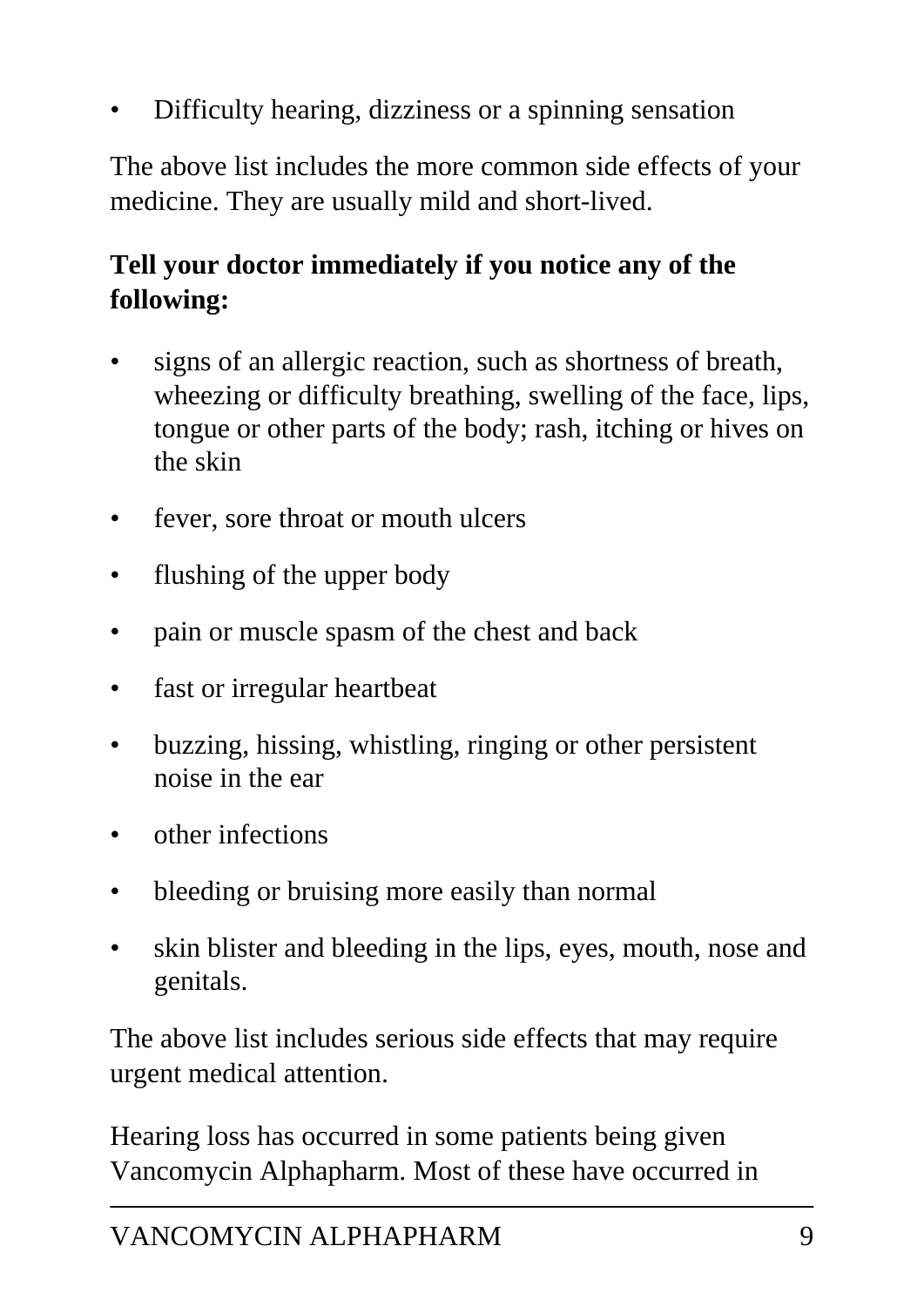patients who have pre-existing conditions such as kidney disease or partial hearing loss.

### **Tell your doctor or nurse if you notice anything that is making you feel unwell.**

Other side effects not listed above may also occur in some people.

## **After you have received it**

**Tell your doctor immediately if you notice any of the following side effects, particularly if they occur several weeks after stopping treatment with vancomycin:**

- severe stomach cramps
- watery and severe diarrhoea which may also be bloody
- fever, in combination with one or both of the above.

These are serious side effects. You may have a serious condition affecting your bowel. Therefore, you may need urgent medical attention. However, these side effects are rare.

### **Tell your doctor or nurse if you notice anything that is making you feel unwell.**

Other side effects not listed above may occur in some patients. Some of these side effects (for example changes in kidney function) can only be found when your doctor does tests from time to time to check your progress.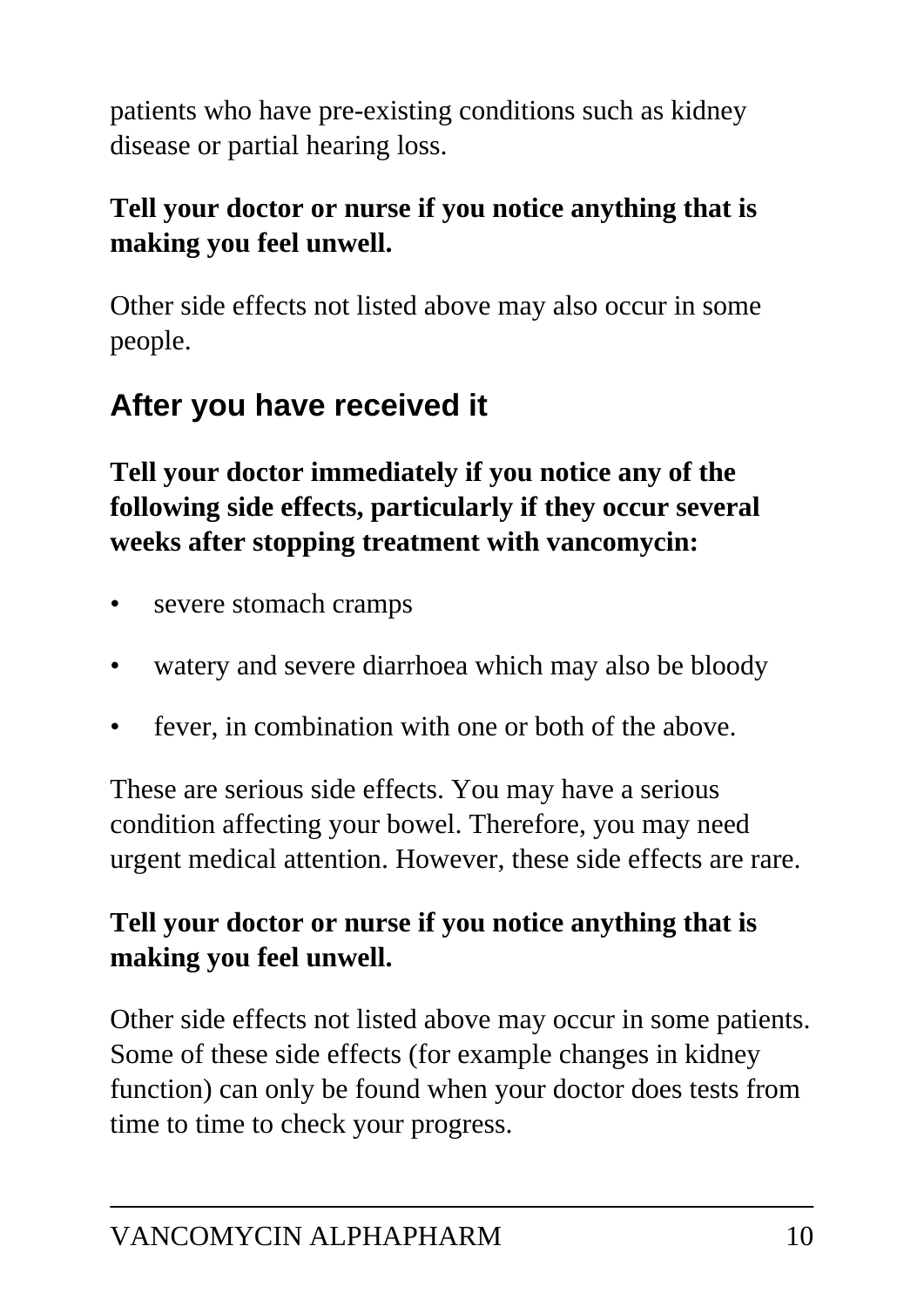# **After being given Vancomycin Alphapharm**

## **Storage**

**Store vials prior to reconstitution in a cool dry place, where the temperature stays below 25°C. Protect from light.**

**Vancomycin Alphapharm will be stored in the pharmacy or on the ward.**

**This medicine is for single use only. Any unused solution should be discarded.**

**Do not store Vancomycin Alphapharm or any other medicine in the bathroom or near a sink. Do not leave it on a window sill or in the car.**

Heat and dampness can destroy some medicines.

#### **Keep this medicine where children cannot reach it.**

A locked cupboard at least one-and-a-half metres above the ground is a good place to store medicines.

# **Disposal**

**If your doctor tells you to stop using this medicine or the expiry date has passed, ask your pharmacist what to do with any medicine that is left over.**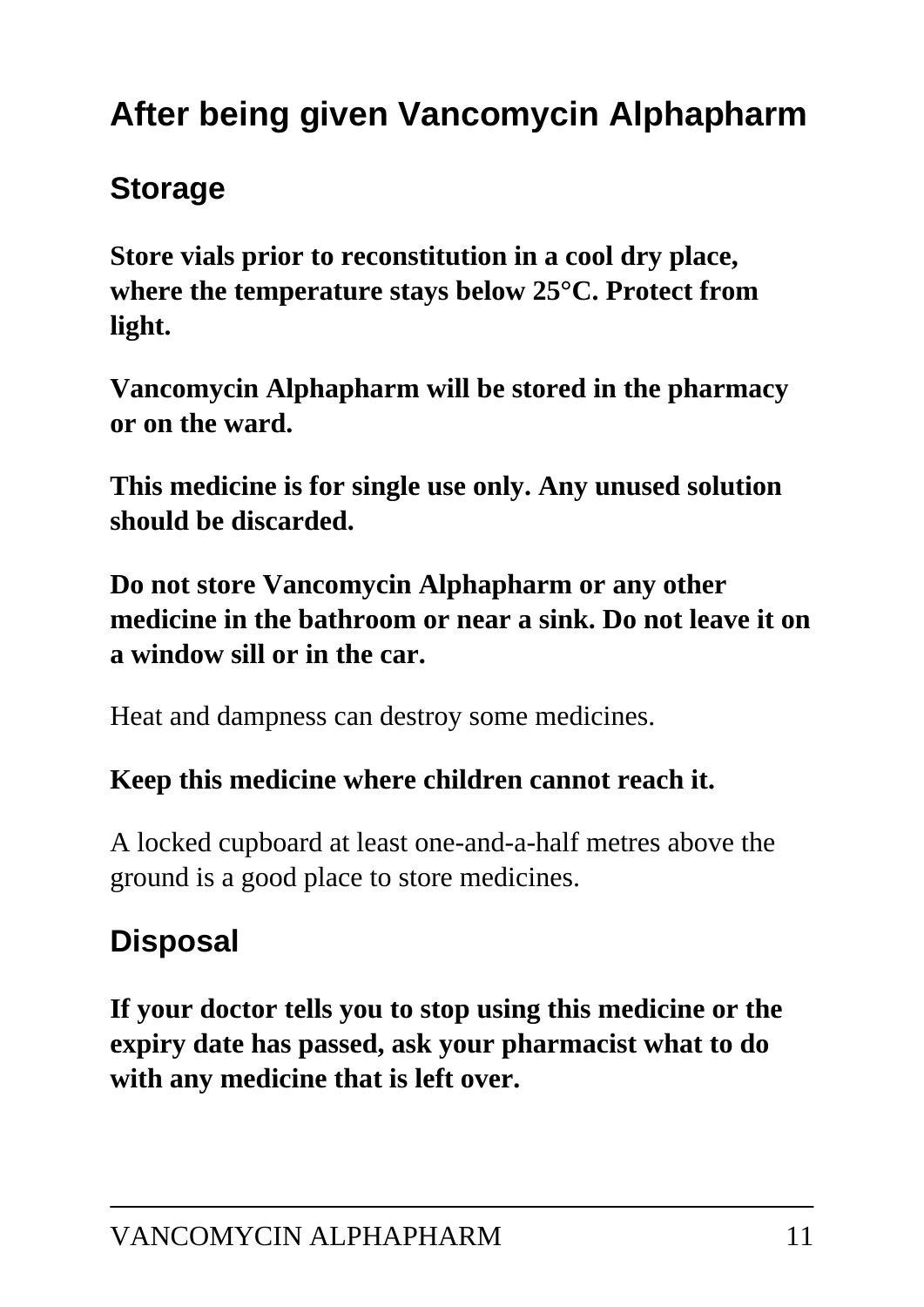# **Product description**

## **What it looks like**

Vancomycin Alphapharm is a white to almost white or slightly pink or yellow powder in a glass vial.

When reconstituted with sterile water for injection or glucose, it forms a clear solution.

## **Ingredients**

The active ingredient is vancomycin hydrochloride.

Hydrochloric acid may be added to adjust pH.

Vancomycin Alphapharm does not contain lactose, sucrose, gluten, tartrazine or any other azo dyes.

## **Supplier**

Vancomycin Alphapharm is supplied by:

#### **Alphapharm Pty Ltd**

Level 1, 30 The Bond

30-34 Hickson Road

Millers Point NSW 2000

www.mylan.com.au